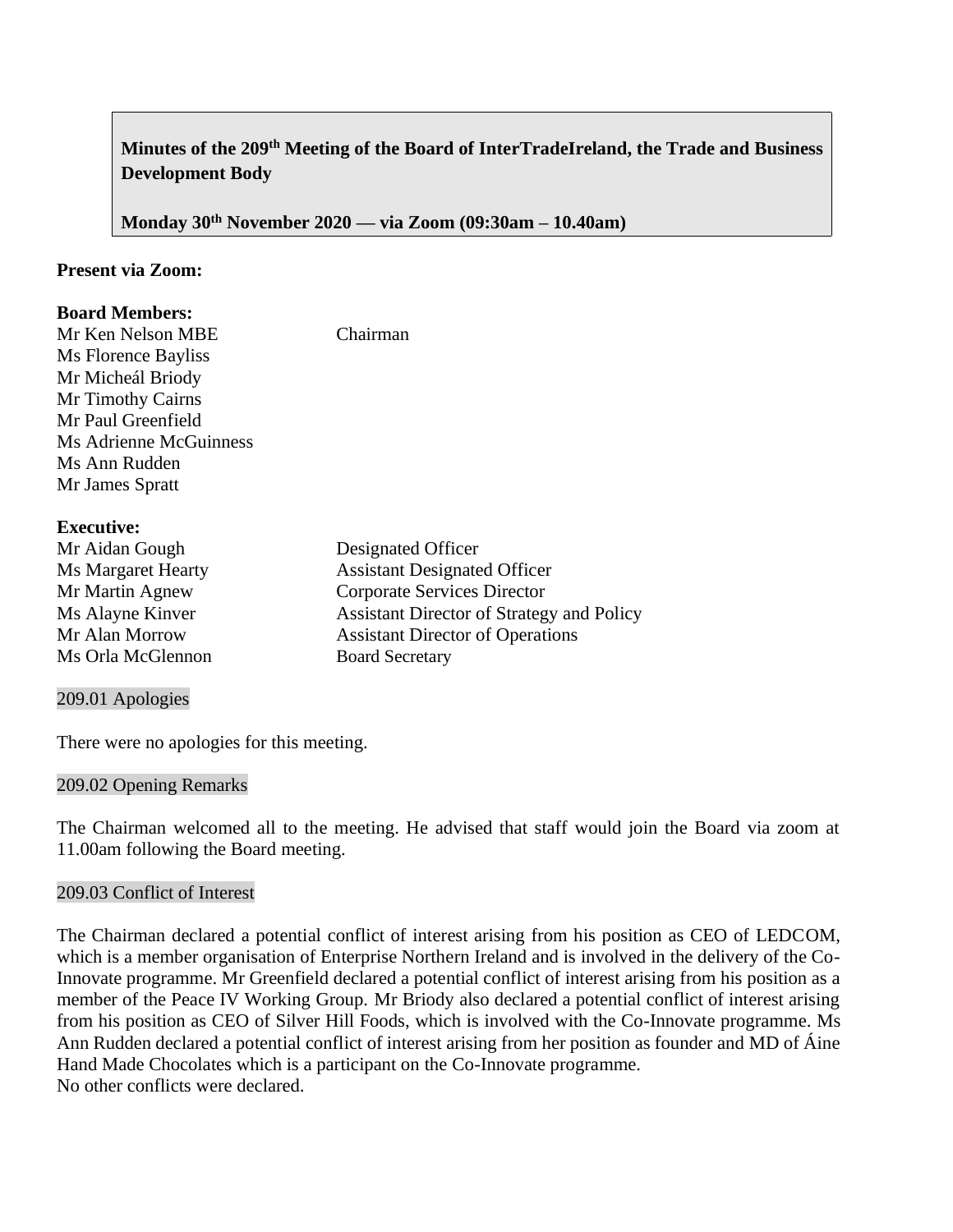### 209.04 27<sup>th</sup> October 2020 Board Minutes

The minutes of the 27<sup>th</sup> October 2020 Board meeting were agreed as a true record of the meeting and were unanimously approved by the Board, which would be signed and authorised by the Chairman at a later date.

### 209.05 Matters Arising

Mr Gough advised that there were no matters arising from the last Board meeting.

### 209.06 Chairman's Business

The Chairman reported that the Draft schedule of 2021 Board meeting had been included in the Board papers, however dates may be amended subject to availability of newly appointed Board members.

The Chairman gave an update on the recent NSMC Trade and Business Development Sectoral meeting at which the Irish Government's Board appointments had been ratified. As detailed in the Joint Communique sent to Board members, a newly appointed Vice Chair and two new Board members would be joining the Board. He reported that he had written to them to congratulate them on their appointments. He advised that it is anticipated that Northern appointments will be approved a NSMC meeting in December. The Chairman informed the Board that at the NSMC meeting, there was a strong endorsement from the Ministers for the work of the Body and they recognised the valuable contribution that InterTradeIreland has made through its trade and development programmes for small and medium-sized companies trading across the border and in both jurisdictions. They also commended InterTradeIreland for its work in helping businesses to prepare for the UK withdrawal from the EU, and for its research on this issue. Mr Gough advised that although the new Corporate Plan has yet to be approved by the NSMC, it is evident that the plan is targeting both Government's priority areas. Ministers asked Sponsor Departments to consider InterTradeIreland's staffing complement, in consultation with the NSMC Secretariat and the Finance Departments, and to provide an update to the next Trade and Business Development Meeting.

The Chairman, on behalf of the Board, thanked Ms Rudden for her excellent service, commitment and support as a Board member and her work as Chair of the Communications Sub Committee. Ms Rudden expressed her pleasure as serving as a member of the Board, which she found to be a great experience. She passed on her best wishes to all in InterTradeIreland.

The Chairman congratulated Mr Briody, Ms Bayliss and Ms McGuinness on their re-appointments to the Board. He also reported that this may be the last Board meeting for Mr Spratt and Mr Greenfield and thanked them for their contributions and support to the Board and Sub Committees. Mr Spratt expressed his enjoyment as serving on the Board, thanked the Board and staff, and wished them every success for the future. Mr Greenfield thanked the Chairman for his leadership over the years and passed on his thanks to the Board and staff of InterTradeIreland.

The Chairman thanked Board members who had completed the Board Effectiveness Self-Assessment Questionnaire. He advised that a summary report and an outline of the suggested recommendations will be considered in early 2021.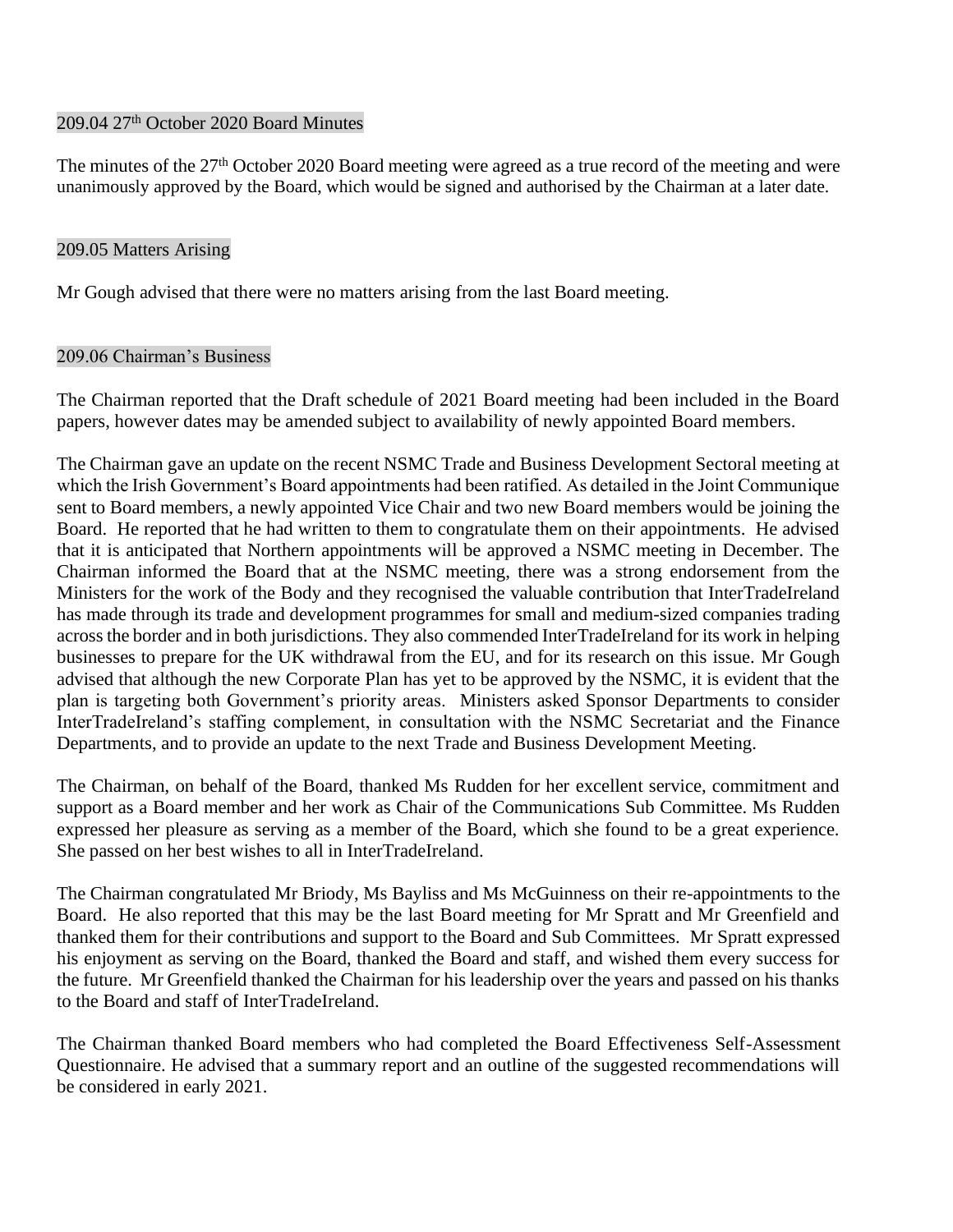The Chairman informed the Board that he had chaired the 2020 Seedcorn Competition final judging panel and highlighted the quality of the companies participating in the competition. A virtual awards ceremony will take place on Wednesday 2<sup>nd</sup> December at 12.00 noon and all Board members were invited to join the event. He asked that his thanks be passed on to the team involved. The Chairman advised that he had recently joined an Interreg monitoring committee meeting which included a detailed presentation and update on the Peace Plus programme. He also advised that he had been invited to a remote meeting with the UK Ambassador to Ireland, Mr Paul Johnston.

### 209.07 Designated Officer's Report

Interest in the proposed Cross Border Trade and Information Service has gathered positive interest in policy circles and additional funding may become available to assist in the delivery of this provision.

Mr Gough gave an update on the digitalisation project with the Strategic Investment Board (SIB). The Body's Corporate Plan 2020 – 2022 has still to be agreed by the Northern Sponsoring Department and it is anticipated that the Plan will be approved at an NSMC meeting in December.

The launch of our Brexit Webinar Series took place on 3<sup>rd</sup> November with over 500 registrations and almost 400 joining on the day. The keynote address was delivered by Minister Simon Coveney TD. The next event in series takes place on 3rd December and will focus on critical issues related to the movement of goods such as rules of origin, terms of sales and logistics. All Board members were invited to join the webinar.

Mr Gough reported that he has been invited to participate in a panel discussion at the forthcoming Northern Ireland Economic Conference on 3rd December.

On behalf of the Senior Leadership team, Mr Gough thanks Ms Rudden, Mr Greenfield and Mr Spratt for their immense contribution to the Body over the past few years.

The Board noted the Designated Officer's report and the Chairman thanked Mr Gough for his update.

## 209.08 Board Sub Committee Reports

## *Innovation Sub Committee Report*

Mr Morrow reported back from the Innovation Sub Committee meeting held via zoom on 27<sup>th</sup> October 2020. Apologies for the meeting had been received from Mr Spratt and Ms Hearty. He advised that ten new Fusion applications were considered. Eight projects were approved, one was deferred and one was not approved. The Managing Agent presented the bi-annual report demonstrating that delivery is on target as we approach the end of the final year of the recruitment of companies on to the Phase V of the Fusion programme. Mr Morrow reported that the Innovation Sub Committee Terms of Reference were updated to take into account the re-branding of the Impact (formerly known as Innova) and Innovation Boost (previously known as Fusion) programme. Mr Morrow expressed his thanks and appreciation to Mr Spratt, Chair of the Innovation Sub Committee for his contribution to the work of the Committee. The Board noted the Innovation Sub Committee report and the Chairman thanked Mr Morrow for his update.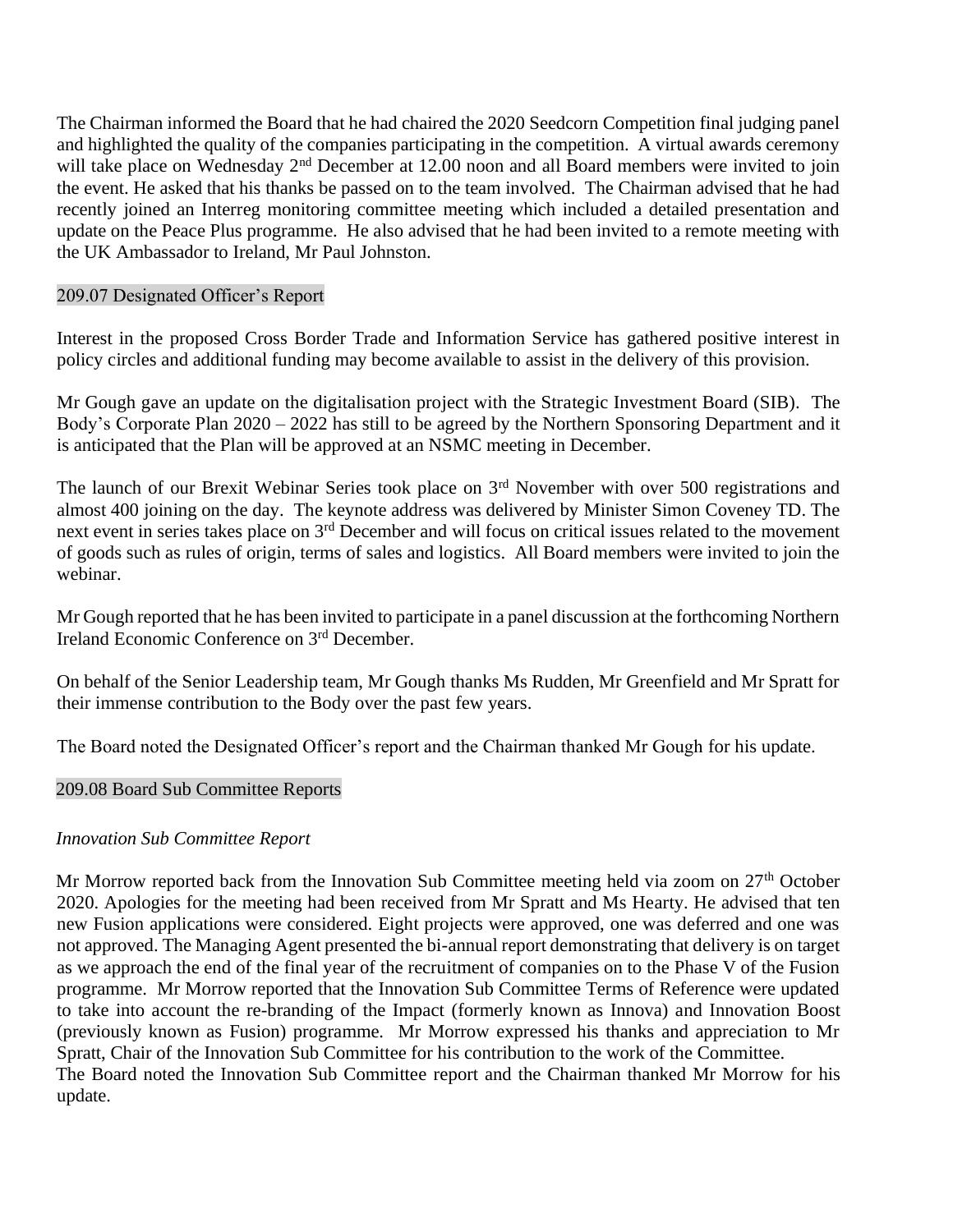### *Trade Sub Committee Report*

Mr Greenfield reported back from the Trade Sub Committee meeting held via Zoom on 27<sup>th</sup> October 2020. He advised that eleven new Acumen applications were assessed and eight were approved and three were deferred for additional information. A further thirteen applications would be considered by the Committee following the Board meeting today.

Mr Greenfield asked that his thanks be passed to Ms Currie and Ms McAteer for their support and assistance to the Trade Sub Committee.

The Board noted the Trade Sub Committee report and the Chairman thanked Mr Greenfield for his update.

## 209.09 For Consideration, Discussion and Noting.

### *Operations Directorate Progress and Activity Report*

Ms Hearty presented the Operations Directorate progress report. She advised that both programme and event targets have been largely been achieved or exceeded to date. Programme budgets continue to be reviewed on a regular basis. Given the Covid 19 and Brexit situation, there was an expectation that demand would decline but the pipeline for programme supports remains strong, which is very encouraging. Ms Hearty reported that all programmes will continue to be actively promoted, including our Covid 19 emergency supports and Brexit initiatives.

Ms Hearty updated the Board on the Impact programme (formally known as the Innova programme) which is a collaborative R&D programme. Development grants have been awarded which will result in full projects proposals being submitted for consideration by the Innovation Sub Committee and approval by the full Board.

The Brexit Advisory Service continues to receive numerous queries, which the team address in a timely manner. Ms Hearty advised of the outreach work including participation in external meetings, partnering with and supporting third party events and continuing to engage with an increasing number of organisations and businesses across the island.

The Board were informed that following the approval of the Fusion VI Innovation Boost programme and completion of a tendering exercise with CPD, the Managing Agent contract for the next phase of the programme has been awarded.

Ms Hearty thanked Mr Spratt and Mr Greenfield for their contribution and support in their roles as Chair of the Innovation and Trade Sub Committees.

The Board noted the Operations Progress and Activity reports and the Chairman thanked Ms Hearty for her update.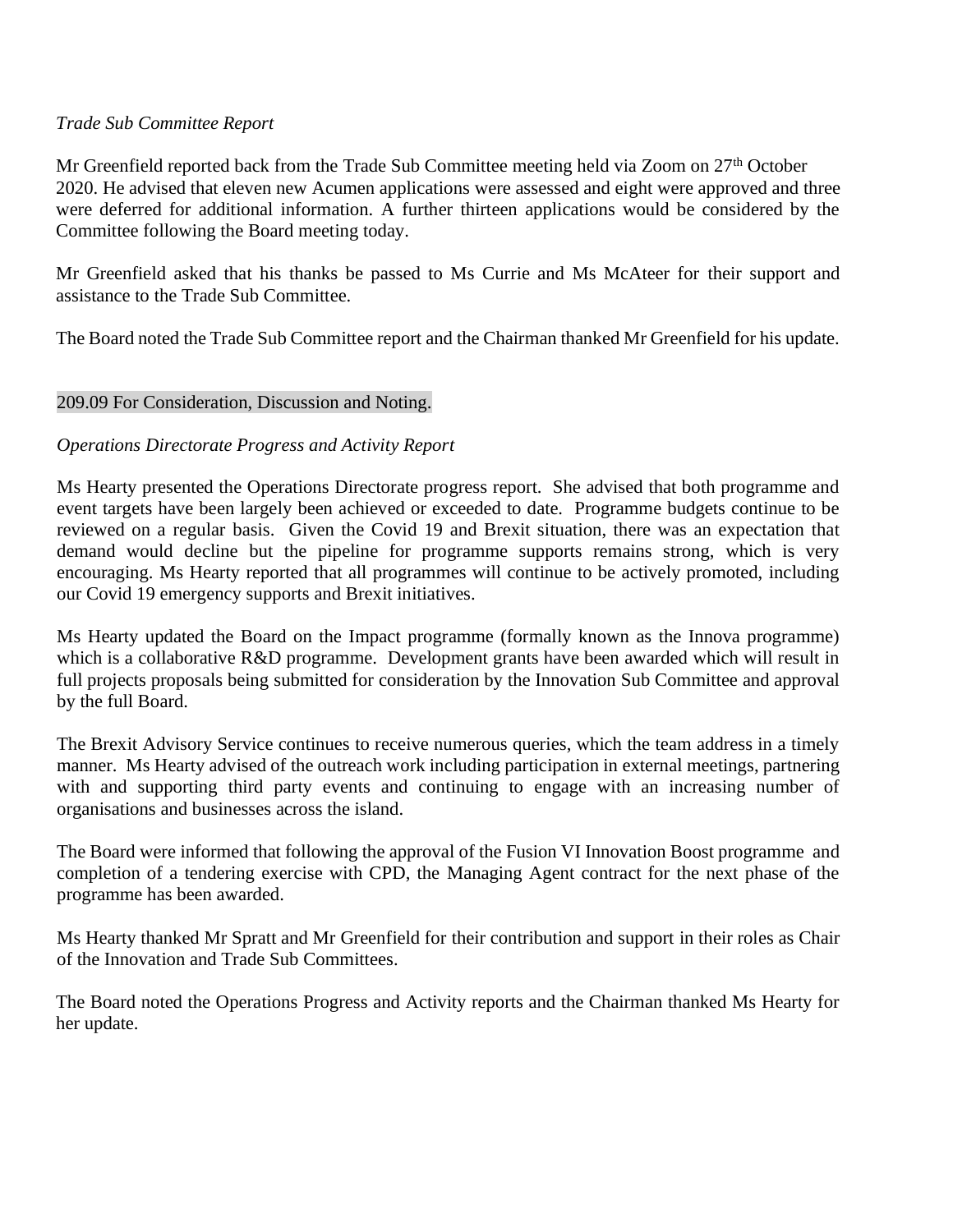### *Co-Innovate Programme Update*

Mr Neil Ryan joined the Board meeting for this agenda item.

Mr Ryan gave an update on the Co-Innovate Programme. He advised that the target for Strand 1 have been achieved with 1,412 attending workshops against the final target of 1,408. This Strand is now completed.

Strand 4 continues to be the most challenging aspect of the programme, complicated by the Covid 19 crisis impact. Significant progress has been made, particularly in Ireland. Mr Ryan reported that Strand 5 is also progressing well against its targets. As a result, we have closed acceptance of any new expressions of interest in Ireland (unless they have a Scottish partner). To date, 40 projects have been approved.

The Board noted the Co-Innovate Programme Report and the Chairman thanked Mr Ryan for his update.

## *InterTradeIreland All Island Business Monitor Results Q3 2020*

Ms Kerry Curran, Strategy and Policy Research Manager joined the Board meeting for this agenda item.

Ms Curran reported that the latest Business Monitor results demonstrates the significant disruptive impact caused by Covid 19 across the island. The economy has shifted from a position in which less than 10% of businesses were in a negative state prior to the pandemic, to a position in which almost half of all businesses surveyed report they are in a decline. In addition, before Covid 19, 42% of companies reported that they were in growth mode; this has now dropped to 21%.

Ms Curran informed the Board that this quarter's survey again shows that businesses that trade cross border are performing better than those with no cross border sales. 31% of cross border traders are reporting growth, with over 50% saying that they are profitable and 29% reporting an increase in sales. This demonstrates the value of the work of Body in promoting cross border trade.

Companies are predicting that Brexit will have a negative impact on their business over the next year. The survey indicates that only two in ten firms have made preparations for the impact of Brexit. Challenges reported by firms this quarter were reduction in demand (60%), business and consumer confidence (60%) and cash flow (52%).

Ms Curran advised that this quarter's survey reveal that Covid 19 has hit some sectors harder than others, with those in leisure and tourism impacted particularly seriously, reporting a 70% decrease in sales. Micro enterprises continue to be most severely effected.

The Board noted the results of Q3 2020 Business Monitor results and the Chairman thanked Ms Curran for her update.

Ms McGuinness joined the Board meeting at 10.00am.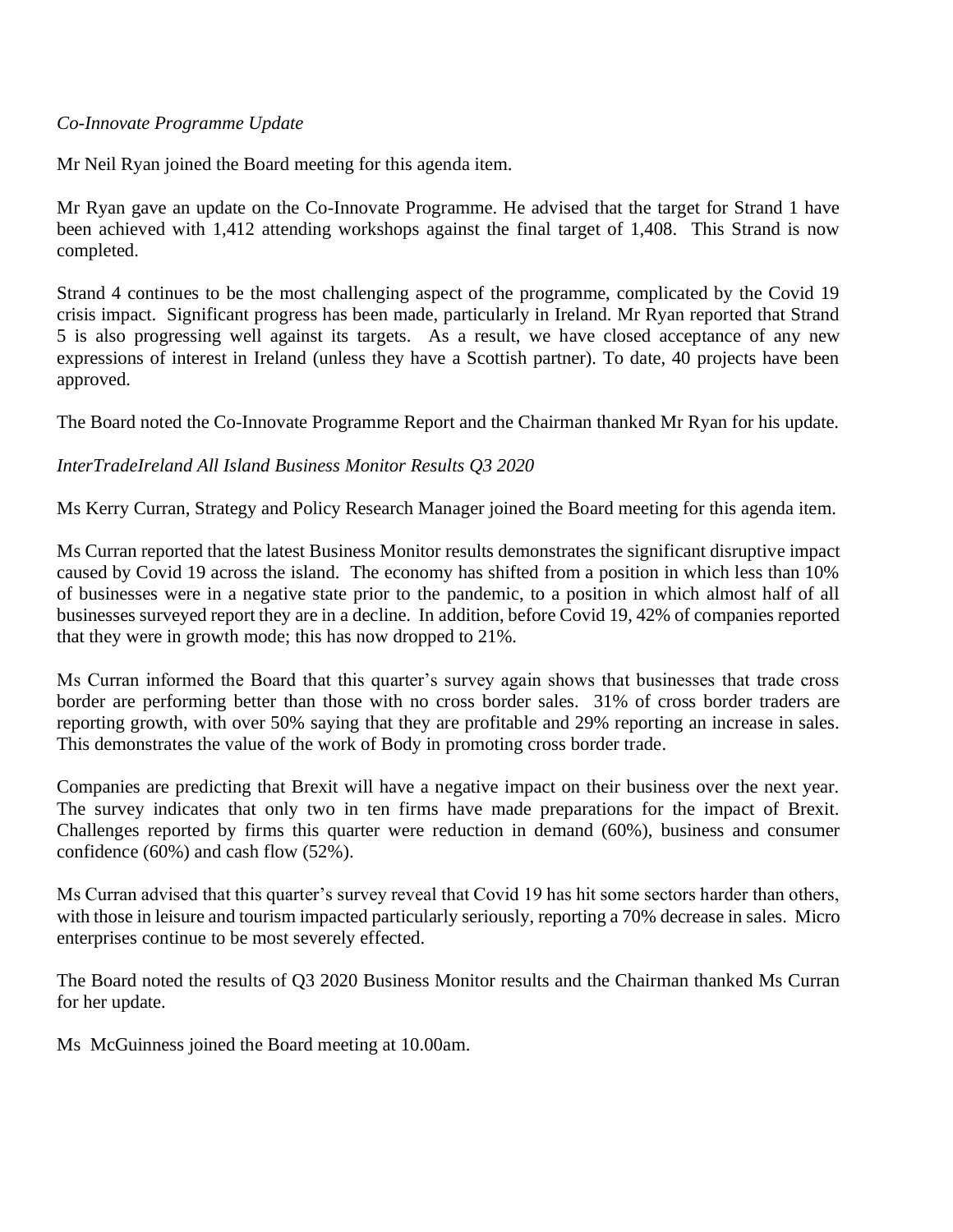### G*overnance and Financial Matters*

Mr Agnew presented the Governance and Financial Matters report. He advised that as reported previously, the Body is continuing to follow government, public health and N.I Executive advice, with staff continuing to work remotely. Work has been carried out to reconfigure the office infrastructure and desk screens have been installed to ensure that staff can work safely when the appropriate time arises.

Mr Agnew advised that the 2019 external audit has completed and will be certified by the offices of the Comptroller & Auditor General (C&AG) in the coming weeks. The accounts/annual report will then be laid before the Assembly and the Dáil.

The draft report to those Charged with Governance has been issued and was considered by the Audit and Risk Assurance Committee at its meeting on 24<sup>th</sup> November. No recommendations have made in report and no adjustments were required to be made to the financial statements presented for audit.

The Committee also approved the draft internal audit at the meeting. Fieldwork on the first audit will commence in Spring 2021.

Further to Board approval of the Body's Risk Management Policy at the October Board meeting, the high level Corporate Risk Register was approved by the Audit and Risk Assurance Committee and is included in the Board papers. The Register is reviewed on an on-going basis by the Executive and by the Audit and Risk Assurance Committee at its quarterly meetings. The Board discussed and approved the high level Corporate Risk Register.

Mr Agnew provided an overview of the Body's financial out-turn to  $31<sup>st</sup>$  October 2020 and funding arrangements. He advised that expenditure commitments for all programmes continue to be closely monitored by Programme Managers and the Executive to ensure that any required re-profiling of budgets can be promptly actioned. Mr Agnew reported that all drawdowns requested from the Sponsoring Departments have been paid to date.

Mr Agnew informed the Board that the 2017, 2018, 2019 and 2020 Business Plans have been approved by the NSMC at its meeting on 25<sup>th</sup> November. The 2020 – 2022 Corporate Plan is expected to be approved by NSMC in December.

The Board noted the Governance and Financial Matters report. The Chairman thanked Mr Agnew for his report.

## *Tenders and Variations to Letters of Offer/Appointment*

The Board approved Mr Agnew's request to vary the Letter of Offer and extend the timescale for the All Island Innovation Programme until 31st December 2021 at no additional costs.

The Board also approved an extension to the All Island Innovation Programme – Digital Content Provider to deliver an additional 9 on-line events and post event content.